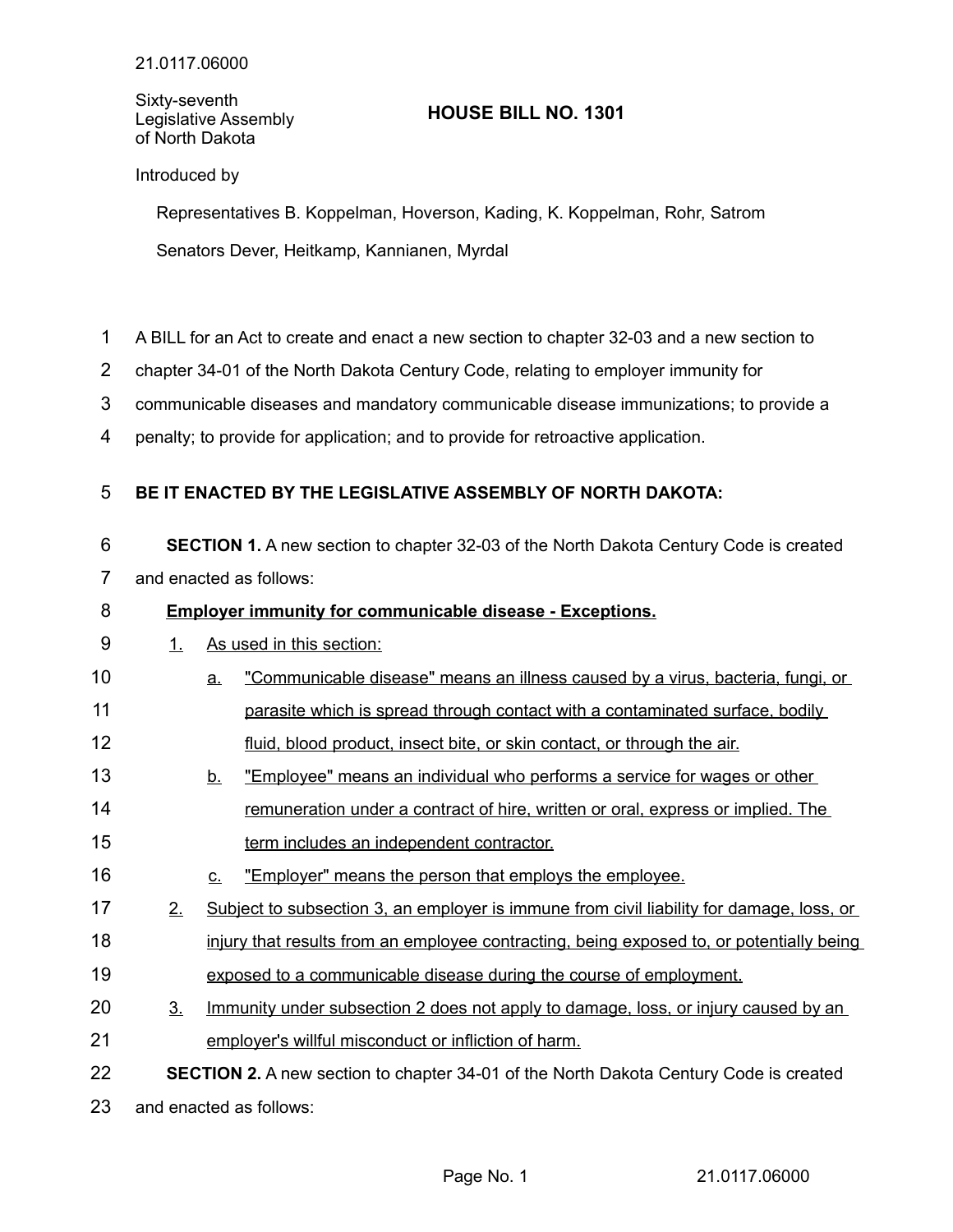Sixty-seventh Legislative Assembly

| 1              |                | Mandatory immunization prohibited - Penalty for violation - Exemption.             |                                                                                           |  |
|----------------|----------------|------------------------------------------------------------------------------------|-------------------------------------------------------------------------------------------|--|
| $\overline{2}$ | 1.             |                                                                                    | As used in this section:                                                                  |  |
| 3              |                | <u>a.</u>                                                                          | "Communicable disease" means an illness caused by a virus, bacteria, fungi, or            |  |
| 4              |                |                                                                                    | parasite which is spread through contact with a contaminated surface, bodily              |  |
| 5              |                |                                                                                    | fluid, blood product, insect bite, or skin contact, or through the air.                   |  |
| 6              |                | <u>b.</u>                                                                          | "Health care facility" means any facility in which health care services are provided      |  |
| 7              |                |                                                                                    | and includes a hospital, special care unit, skilled nursing facility, intermediate        |  |
| 8              |                |                                                                                    | care facility, basic care facility, assisted living facility, ambulatory surgical center, |  |
| 9              |                |                                                                                    | freestanding emergency department, rural primary care hospital, critical access           |  |
| 10             |                |                                                                                    | hospital, inpatient hospice facility, including a clinic not located on a hospital's      |  |
| 11             |                |                                                                                    | primary campus, health maintenance organization, home health agency, any field            |  |
| 12             |                |                                                                                    | hospital, modular field-treatment facility, and a diagnostic, examination,                |  |
| 13             |                |                                                                                    | treatment, imaging, or rehabilitation center.                                             |  |
| 14             | 2.             | Except as provided in subsection 3, an employer may not require an employee or a   |                                                                                           |  |
| 15             |                |                                                                                    | prospective employee to receive an immunization for the prevention of a                   |  |
| 16             |                |                                                                                    | communicable disease as a condition of retaining or obtaining employment. An              |  |
| 17             |                |                                                                                    | employer that violates this section is guilty of an infraction.                           |  |
| 18             | 3 <sub>1</sub> |                                                                                    | A health care facility may require an employee or a prospective employee receive an       |  |
| 19             |                |                                                                                    | immunization for the prevention of a communicable disease as a condition of retaining     |  |
| 20             |                |                                                                                    | or obtaining employment if:                                                               |  |
| 21             |                | <u>a.</u>                                                                          | The required immunization is listed in the health care facility's written                 |  |
| 22             |                |                                                                                    | employment manual or policy;                                                              |  |
| 23             |                | <u>b.</u>                                                                          | The written employment manual or policy listing the required immunization is              |  |
| 24             |                |                                                                                    | reviewed, updated, published, and issued to all employees on an annual basis;             |  |
| 25             |                |                                                                                    | and                                                                                       |  |
| 26             |                | <u>c.</u>                                                                          | The employee or prospective employee does not object to the immunization for              |  |
| 27             |                |                                                                                    | health, religious, or philosophical reasons.                                              |  |
| 28             | 4.             | A health care facility may provide reasonable modifications to workplace policies. |                                                                                           |  |
| 29             |                |                                                                                    | practices, procedures, or duties to an employee who objects to a required                 |  |
| 30             |                |                                                                                    | immunization as provided under subsection 3.                                              |  |